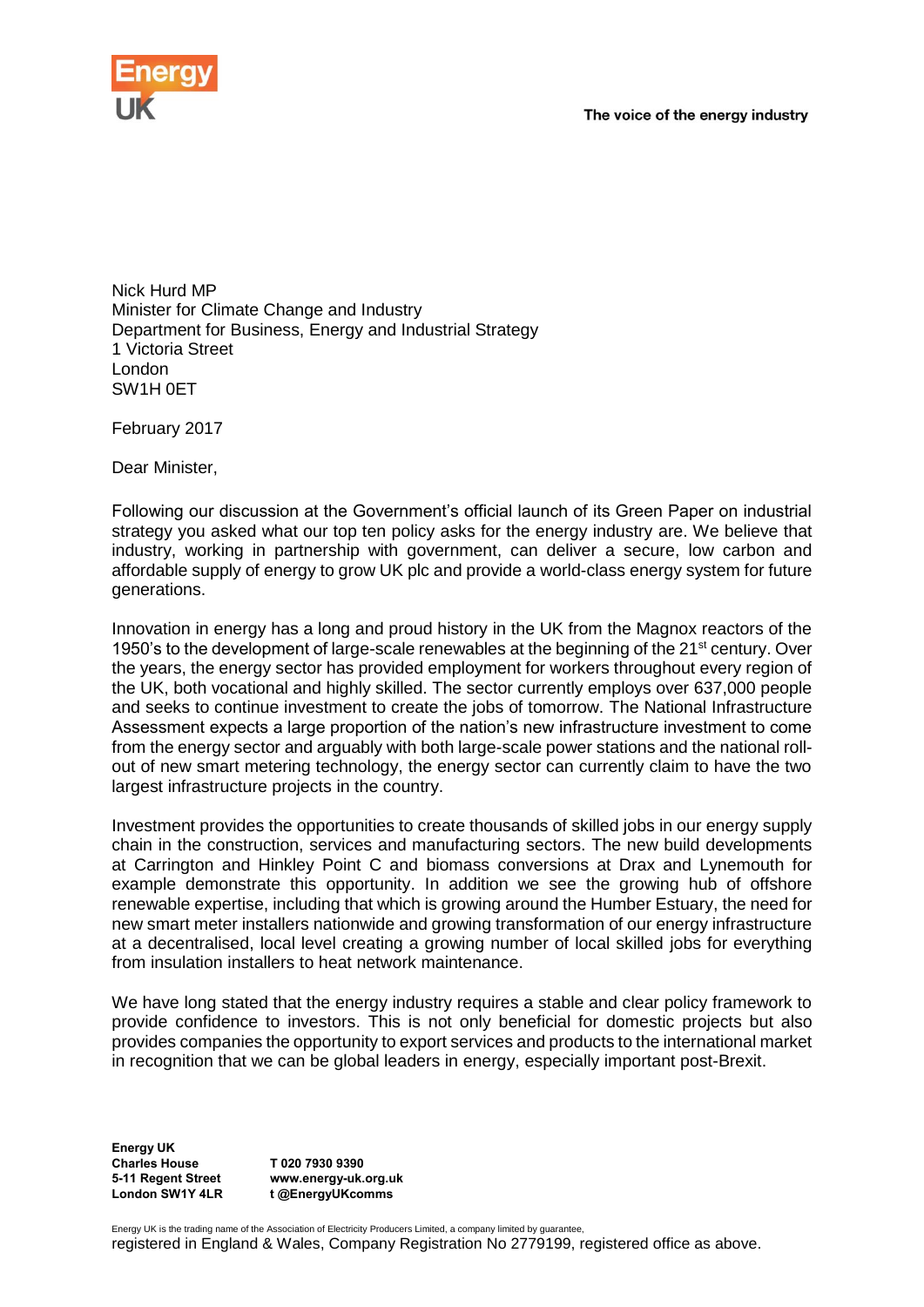

We believe that the steps taken below can set the UK on the path to deliver investment and seek to improve upon our current position of 14<sup>th</sup> on the EY Renewable Energy Country Attractiveness Index<sup>1</sup>:

- 1. *Develop a delivery plan for investment post 2020* in low carbon electricity generation framed around a UK strategy for delivering the fifth carbon budget, which recognises the diverse attitudes that exist to a wide range of different and proven technologies across the UK. This should ensure that the lowest cost large scale renewables has a route to market. The delivery plan would comprise a roadmap (policy) and associated route map (planning) comprising requirements for both national and regional investment.
- 2. *Set out the Government's position on the future of carbon pricing* following the UK's decision to exit the European Union whilst recognising that post Brexit there is a strong requirement for a different mind-set for 'Team GB'. Investors require a clear path for the future of carbon pricing. Our preference is for the UK to remain members of the EU ETS and as requested we have included as an annex to this document a detailed letter setting out our position on the EU ETS in the context of exiting the EU. Long-term visibility would help enhance investor confidence.
- 3. *Ensure security of supply to protect investment in the UK economy.* The Capacity Market and Contract for Difference mechanisms are the right tools to provide security of supply and decarbonisation at least cost by providing a pipeline of projects and facilitating competition. Both can be complemented by the open, transparent procurement of long-term ancillary service packages that provide network management support and flexibility to the GB electricity sector.
- 4. *Deliver cost-effective decarbonisation.* In order to improve visibility in relation to the government's commitments it would be timely to reconsider the future and purpose of the complex and opaque Levy Control Framework. Due to the changing nature of support for low carbon generation from one reliant on demand-led support schemes to one based on market mechanisms and allocated budgets the value of the Levy Control Framework has been reduced. Clearer and timelier publication of the budgets available for low carbon support would at this point serve the same purpose if enhance policy spend reporting were introduced along with clarity on the frequency of CfD auctions throughout the 2020s.
- 5. *Recognise the benefits that the energy sector can provide to the wider economy* particularly when allied to the development of a supply chain plan. Create a new environment supporting research and development funding for low carbon technologies linked to education that would deliver innovations in a wide range of

**Energy UK Charles House 5-11 Regent Street London SW1Y 4LR T 020 7930 9390 www.energy-uk.org.uk t @EnergyUKcomms**

Energy UK is the trading name of the Association of Electricity Producers Limited, a company limited by guarantee, registered in England & Wales, Company Registration No 2779199, registered office as above.

<sup>-</sup><sup>1</sup> [http://www.ey.com/Publication/vwLUAssets/EY-RECAI-48-October-2016/\\$FILE/EY-RECAI-48-October-](http://www.ey.com/Publication/vwLUAssets/EY-RECAI-48-October-2016/$FILE/EY-RECAI-48-October-2016.pdf)[2016.pdf](http://www.ey.com/Publication/vwLUAssets/EY-RECAI-48-October-2016/$FILE/EY-RECAI-48-October-2016.pdf)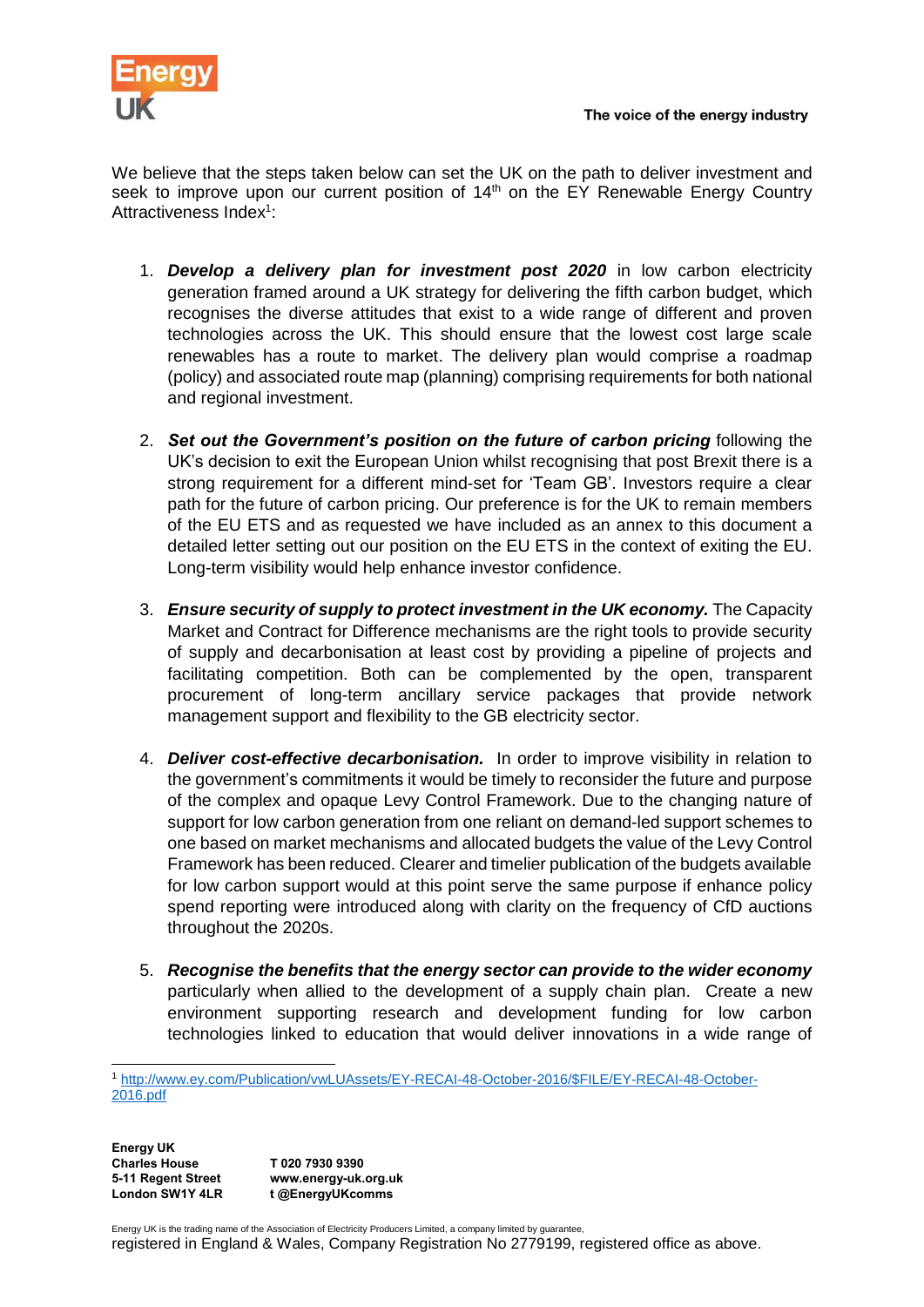technologies, particularly to encourage businesses to reduce energy costs. This would enhance the promotion of the UK as an attractive place to invest. Benefits would include a wide range of skilled jobs and apprenticeships in sectors as diverse as services to construction.<sup>2</sup>

- 6. *Review the future of Carbon Capture and Storage* for the industrial and commercial sectors in the UK taking into account lessons learned from our activities in this area to date<sup>3</sup>. This should include our intended plans in relation to the use of smart grids, including green gas<sup>4</sup> and other nascent technologies. A commitment from government to support this important area would encourage investment to commercialise this integral technology which is required if we are to meet our emissions reductions as set out by the Committee on Climate Change.
- 7. *Work with industry to address the urgent need for a strategy to decarbonise both the heat and transport sectors* drawing on the experience of businesses on both the supply and demand side. As part of our flexibility challenge we must ensure a joint approach across relevant industries in order to ensure we capture the most effective and efficient options moving forward. Given the urgency of carbon reduction requirements, we believe government should concentrate on formulating a coordinated plan to encourage the uptake of low carbon technologies in the 2020's and enhance efforts to decarbonise heat and transport. This should begin with investing in large-scale trials to gather information on the challenges and benefits of low-carbon solutions through innovation funding and support, endorse a major ramp up in energy efficiency investment in homes and businesses, and provide clarity on the long term tax arrangements for electric vehicles.
- 8. *Ensure that the governance and industry code framework around which we build our future remains fit for purpose.* This includes for example our network-charging<sup>5</sup> regime to include operability (System Balancing) and access (Connection and Use of System costs) arrangements that are fair as well as ensuring that the governance framework does not act as a barrier to entry and reflects the future design of the energy system.
- 9. *Provide a clear policy in relation to our Energy Efficiency requirements and those of the SMART low carbon home.* With demand for energy inevitably rising we must ensure we promote its efficient use in order to manage and reduce costs. The current energy efficiency policy framework is overly reliant on funding through supplier obligation subsidies like the Energy Company Obligation. This has led to an expectation that energy efficiency should be provided free of charge, undermining the value of energy efficiency to the public. Government should help kick-start a

**Energy UK Charles House 5-11 Regent Street London SW1Y 4LR T 020 7930 9390 www.energy-uk.org.uk t @EnergyUKcomms**

1

Energy UK is the trading name of the Association of Electricity Producers Limited, a company limited by guarantee,

<sup>2</sup> Siemens initiative in Hull prime example of what good looks like

<sup>3</sup> [http://www.ccsassociation.org/index.php/download\\_file/view/1043/508/](http://www.ccsassociation.org/index.php/download_file/view/1043/508/)

<sup>4</sup> [https://alansenergyblog.files.wordpress.com/2016/07/13973-the-green-gas-book\\_96pp\\_v5.pdf](https://alansenergyblog.files.wordpress.com/2016/07/13973-the-green-gas-book_96pp_v5.pdf)

<sup>5</sup> Network relates to our Onshore Transmission/Distribution networks and Offshore/ Interconnection lines

registered in England & Wales, Company Registration No 2779199, registered office as above.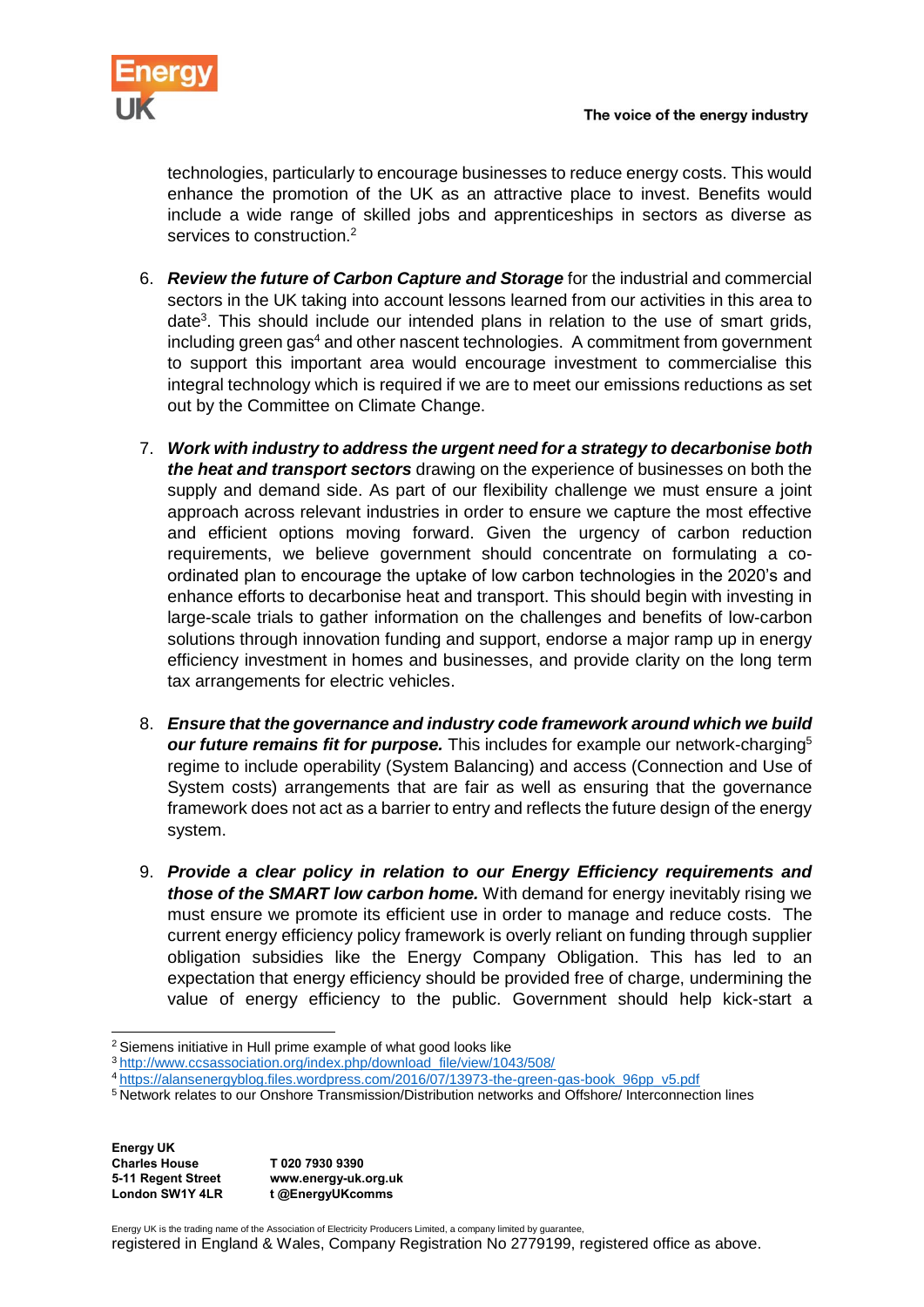

sustainable energy efficiency market via targeted incentives to encourage demand, supported by regulation that sets a clear trajectory of government's expectations. Linked to this government should revisit provisions around the zero carbon homes initiative.

10. *Review the cost associated with decarbonisation*, recognising that there are costs associated with meeting our decarbonisation objectives whilst at the same time delivering security of supply, and communicate who will pay these costs, how, when and why they should. There is a strong case to develop a roadmap around our energy efficiency requirements and transition for business, commercial and large users to improve the Emissions Performance for their business premises. For projects which have strategic interest to the British economy and which boost jobs and growth, we believe that government should be willing to secure investment through the use of public funds.

We believe that government has the right approach in requesting industry come forward with proposals to develop supply chains, identify skills needs and promote research and development. In the energy sector, it is no longer appropriate to work in isolation as we move towards a decarbonised economy, relying on low carbon heat, power and transport. That is why my team is working with other sectors to bring forward sector deals to partner with government to enhance productivity and growth in the UK economy.

Energy UK believes that by working in partnership, government and industry can rise to the challenge of the low carbon transition, and by implementing the steps above we can secure a clean, sustainable economy for future generations. We also see value in the development of, in conjunction with industry, a communications plan to explain to the public the benefits of moving towards a low carbon sustainable economy on areas such as health (clean air), the environment (climate change) and jobs (investment). This would offer the opportunity to explain how the costs involved today can deliver benefits in the longer term.

In order to facilitate this partnership between government and industry Energy UK would be delighted to host a roundtable dinner for you and a diverse range of Chief Executives from our member companies so you can hear firsthand the role of energy in our industrial strategy. My office would be happy to liaise with you to organise a suitable date and time for this dinner that works around your diary.

Finally, I would like to invite you to deliver a keynote speech at as seminar co-hosted by Energy UK and PwC on 27 April 2017 at PwC, 1 Embankment Place, WC2N 6RH, The seminar will be on the topic of B2B supply of energy and the audience will include a number of energy companies, energy intensive industries and business groups. We expect a range of subjects to be covered throughout the day from carbon pricing through to the decentralisation of energy. We would be delighted if you could join us from  $14:30-15:00$  to deliver the speech.

Yours sincerely,

**Energy UK Charles House 5-11 Regent Street London SW1Y 4LR**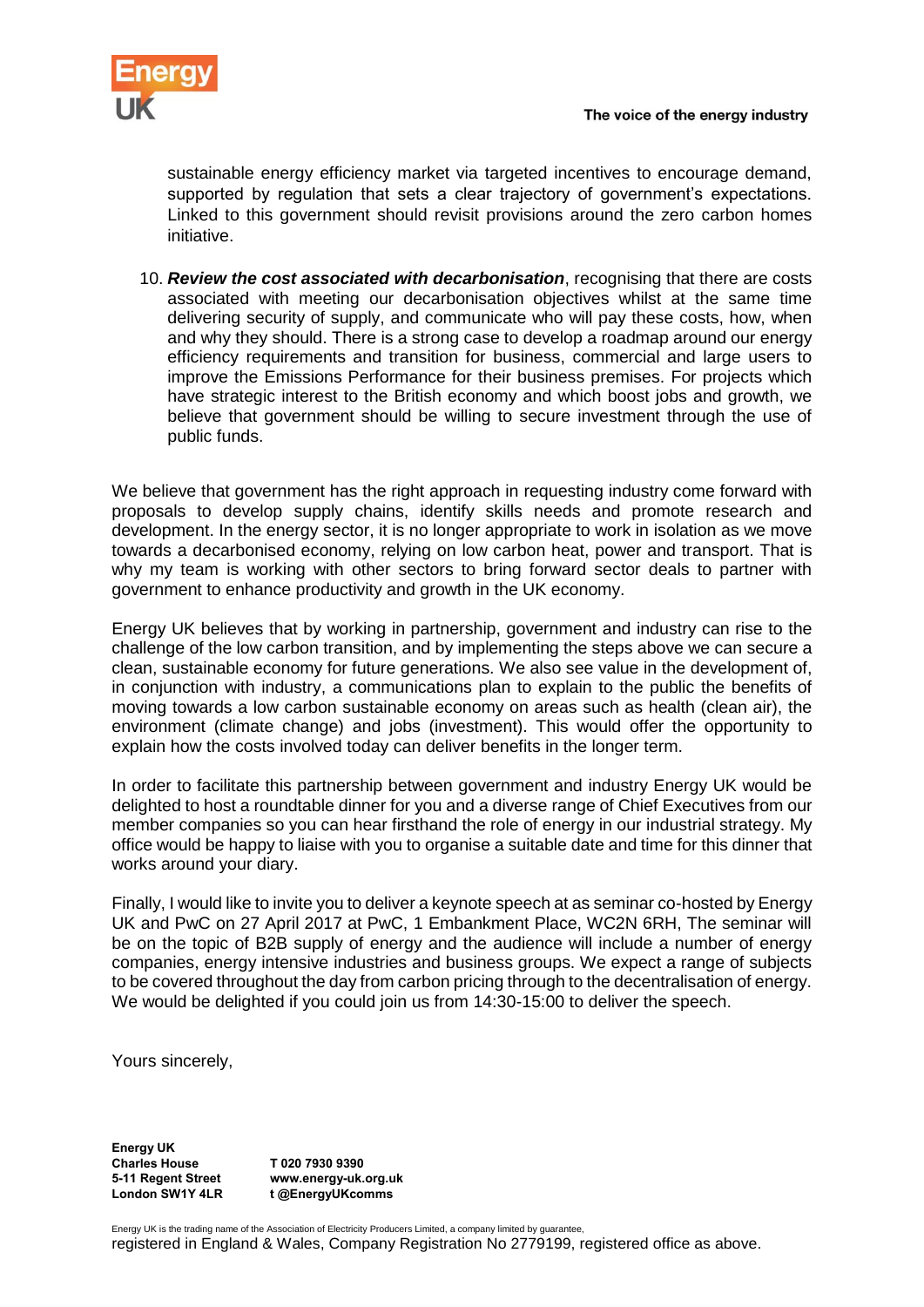



Lawrence Slade Chief Executive

# **Annex 1**

Energy UK Position on Brexit and the EU Emissions Trading System (EU ETS)

## Summary

Energy UK is the trade association for the GB energy industry with a membership of over 90 suppliers, generators, and stakeholders with a business interest in the production and supply of electricity and gas for domestic and business consumers. Our membership encompasses the truly diverse nature of the UK's energy industry – from established FTSE 100 companies right through to new, growing suppliers and generators, which now make up over half of our membership.

Our members turn renewable energy sources as well as nuclear, gas and coal into electricity for over 26 million homes and every business in Britain. Over 619,000 people in every corner of the country rely on the sector for their jobs with many of our members providing long-term employment as well as quality apprenticeships and training for those starting their careers. The energy industry adds £83bn to the British economy, equivalent to 5% of GDP, and pays over £6bn in tax annually to HM Treasury.

This paper sets out our position on the EU Emissions Trading System (ETS) in the context of the UK's intention to leave the European Union (Brexit). It addresses short term issues that may arise during the transition period to Brexit and longer term issues around the future of emissions trading after the UK's exit from the EU. Main points are as follows:

- Energy UK continues to support emissions trading as the most cost-efficient approach to drive greenhouse gas emission reductions across the traded sectors in a way that avoids cross-border distortions, enabling the delivery of affordable, reliable, and sustainable electricity across Europe.
- Energy UK's preference is for the UK to remain within the EU ETS whilst retaining influence over its future development so as to deliver a robust carbon price signal. With the upcoming conclusion of the latest revision of the EU ETS Directive, which the UK Government is engaged in and will agree in due course, the main governance of the EU ETS will be in place until the end of the Phase IV trading period (2021-30).
- However, if the UK is unable to influence the development of the EU ETS to deliver a credible price signal, then alternative options should be explored beyond Phase IV.

**Energy UK Charles House 5-11 Regent Street London SW1Y 4LR T 020 7930 9390 www.energy-uk.org.uk t @EnergyUKcomms**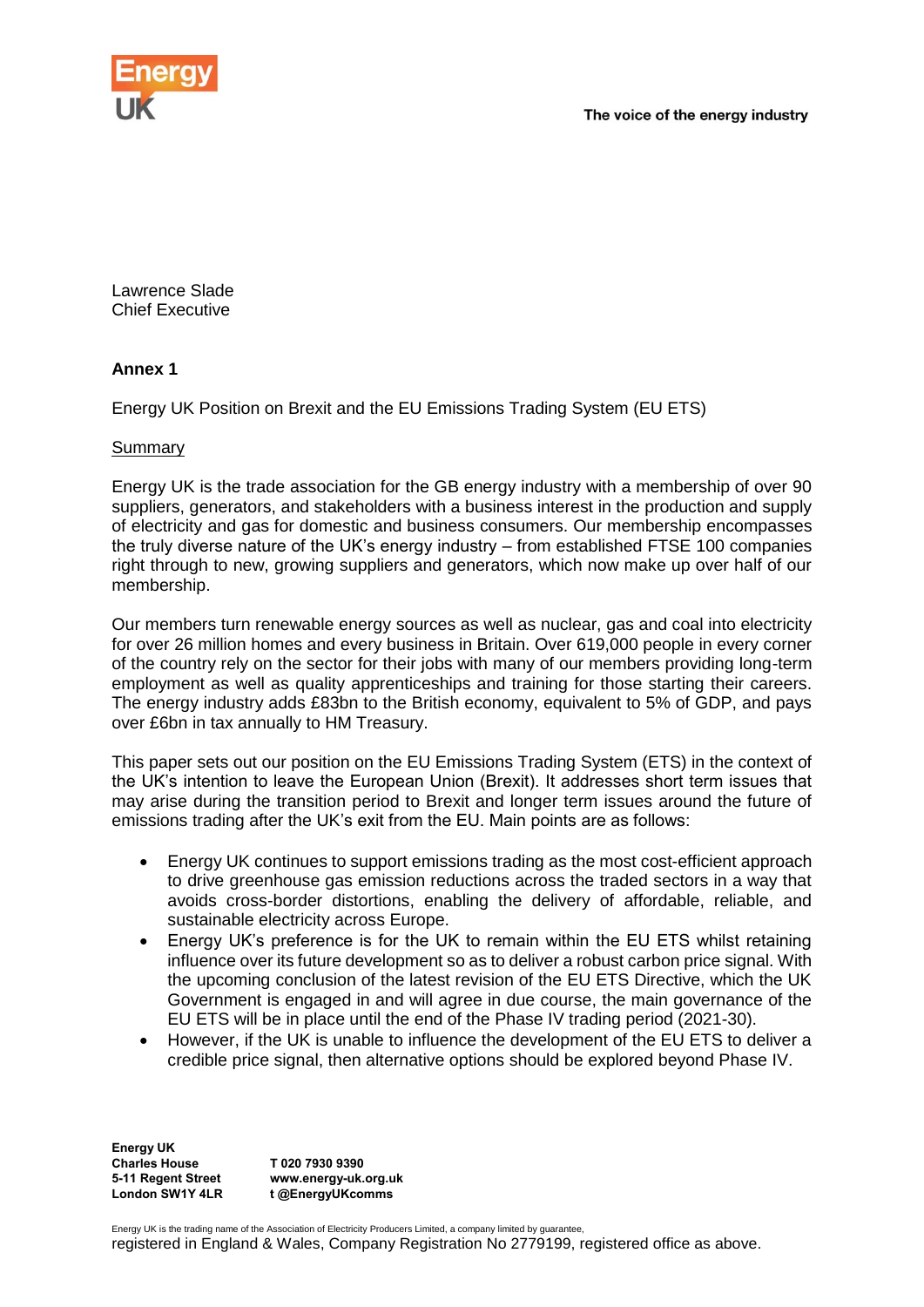

- In the short term, a decision from Government on the preferred direction of travel for emissions trading is needed by the second half of 2017 to allow sufficient time for the necessary legal and administrative arrangements to be put in place before the end of March 2019 and for UK EU ETS participants to be briefed appropriately so that they can prepare to comply. Leaving part-way through a trading Phase would create logistical difficulties for UK participants and uncertainty throughout the EU ETS. It would be less disruptive for all participants for the UK to leave at the end of a trading Phase.
- There are wider political implications that need to be considered with any exit from the EU ETS, including the UK's participation in the scrutiny of any changes to the ongoing ETS Directive revision, the Effort Sharing Regulation and the high-level commitments on EU 2030 Climate and Energy agreements made in October 2014.
- For any emissions trading system adopted by the UK post-Brexit, broad sector coverage is a key principle for the operation of a successful trading scheme and for achieving a liquid market and a robust carbon price signal to support the cost-effective decarbonisation of the GB energy system and other sectors.
- In order to secure the benefits of broad geographical coverage and maintain influence in carbon trading discussions including the EU ETS, we would encourage the Government to pursue a strategy of fostering international linkage discussions with the increasing number of trading schemes that are developing across the world. This would fit with the Government's intention to pursue international trading initiatives more vigorously.

## Position statement

Energy UK has supported a strong EU ETS from its initiation because we see this as the most cost-efficient approach to drive greenhouse gas emission reductions across the traded sectors in a way that avoids cross-border distortions, enabling the delivery of affordable, reliable, and sustainable electricity across Europe.

Energy UK's preference is for the UK to remain within the EU ETS whilst retaining influence over its future development so as to deliver a robust carbon price signal. With the upcoming conclusion of the latest revision of the EU ETS Directive, which the UK Government is engaged in and will agree in due course, the main governance of the EU ETS will be in place until the end of the Phase IV trading period (2021-30). There are some other technical elements which the Commission will adopt, such as the use of the low-carbon funding mechanisms, but these will not go through the co-decision process so the UK's future absence from the European institutions would be less significant, so long as the Government continues to contribute to policy development now.

Where the UK's voice may be missed during Phase IV will be in the review of parameters due by 2022 and the Paris Agreement review cycles in 2018/20, 2023/25 and 2028/30. Ultimately, these are likely to be marginal in their impact on individual participants compared to the governance provisions included in the EU ETS Directive, and the UK can retain strong influence through its excellent international climate change diplomacy via the Foreign and Commonwealth Office (FCO) and through the strong analytical capacity of the emissions trading teams within the Department for Business, Energy and Industrial Strategy (BEIS).

**Energy UK Charles House 5-11 Regent Street London SW1Y 4LR**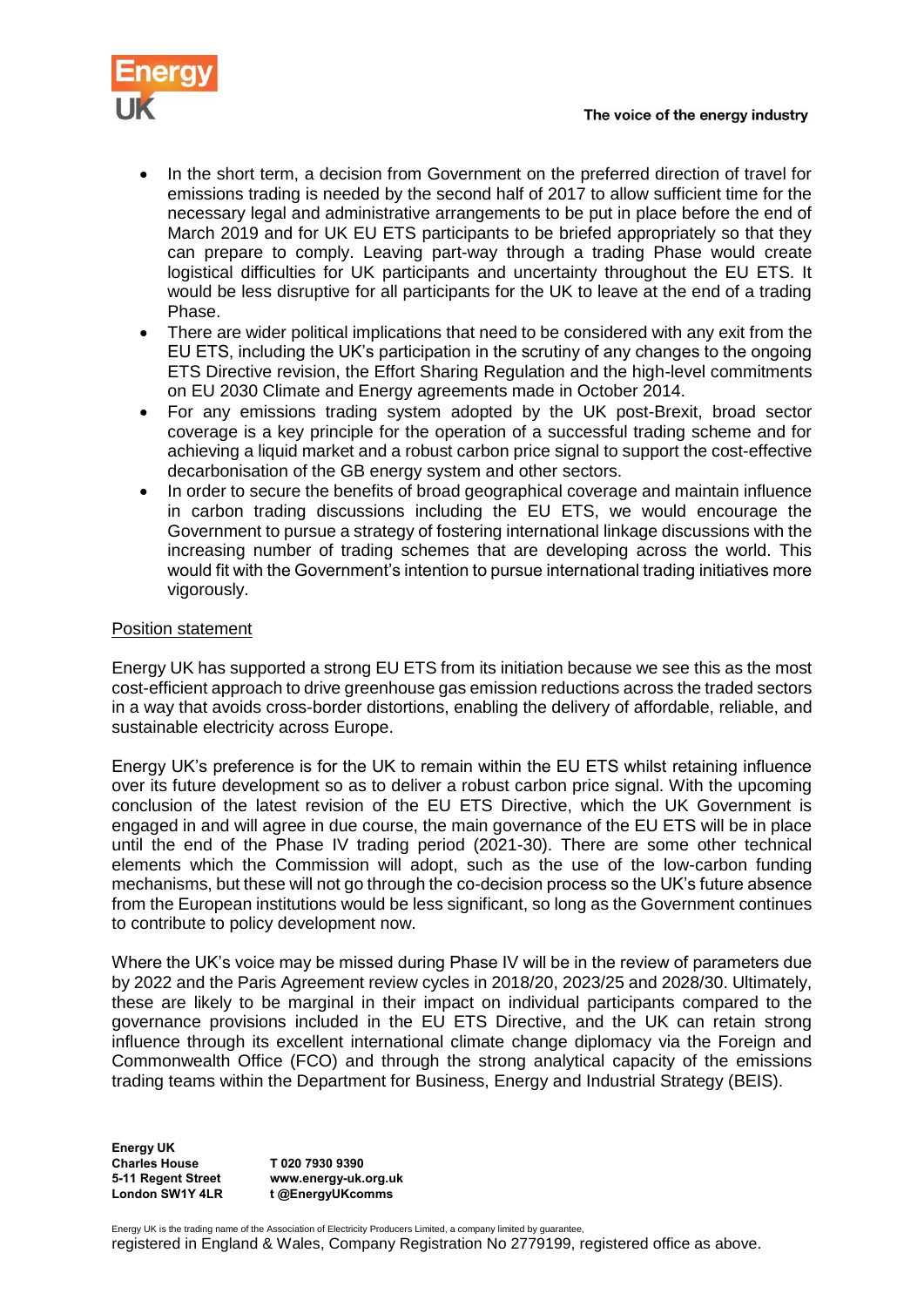

However, if the UK is unable to influence the development of the EU ETS to deliver a credible price signal, then alternative options should be explored beyond Phase IV. We hope the revision of the EU ETS Directive, as supported by the UK Government, can help progress towards achieving a robust price signal.

From a political perspective, Energy UK welcomes the UK Government's approach to engage with and fully implement all EU legislation whilst still a Member State, including the ETS Directive. This approach will ensure a more collaborative future relationship on cross-border issues, particularly important for physically networked industries like electricity and gas. In this respect, the assumption would be that, even if the UK Government chooses to leave the EU ETS, a politically acceptable exit from an EU perspective could mean the UK remaining in the EU ETS until at least the end of Phase IV (end of 2030) given it has made inputs to the System's main governance up until then and has made high-level political commitments to support certain Member States in the 2030 Climate and Energy agreements made in October 2014.

Participation in the EU ETS is not reliant on remaining in the Single Market or the Internal Energy Market (IEM), and there is no obstacle for a non-EEA state to participate in the EU ETS (with the agreement of the EU Member States). Nor is the lack of European Court of Justice (ECJ) jurisdiction a barrier, as Iceland, Liechtenstein and Norway participate in the EU ETS under the Court of Justice of the European Free Trade Association States (EFTA Court), and the UK could use this route or another dispute resolution mechanism to continue participation. Therefore, in principle, there is an option for the UK to simply remain in the EU ETS, irrespective of the UK's wider relationship with the EU. Indeed if the intention is to secure sectoral arrangements with the Single Market, EU ETS participation would almost certainly be seen as a prerequisite for those sectors.

We recognise that issues around Brexit fall into two main categories: **short term** issues that may arise during the transition period to new arrangements; and **longer term** issues around the future of emissions trading post-Brexit.

## Short term issues during the transition period to Brexit

If, in its exit negotiations with the EU, the UK Government opts to leave the EU ETS, it could mean disengaging from the System part-way through a calendar compliance year and partway through a trading Phase. Leaving part-way through a trading Phase would create logistical difficulties for UK participants and uncertainty throughout the EU ETS. It would be less disruptive for all participants for the UK to leave at the end of a trading Phase.

Leaving the EU ETS in April 2019 or even at the end of the current trading period (end of 2020) would raise a list of issues that Energy UK would want to be recognised and discussed by the end of 2017, if this option was to be pursued or indeed was a possible outcome:

- What will UK participants have to do to comply in the course of transition from EU ETS to new arrangements?
- Does the UK need to establish a new registry for allowances to operate after any exit?

**Energy UK Charles House 5-11 Regent Street London SW1Y 4LR T 020 7930 9390 www.energy-uk.org.uk t @EnergyUKcomms**

Energy UK is the trading name of the Association of Electricity Producers Limited, a company limited by guarantee,

registered in England & Wales, Company Registration No 2779199, registered office as above.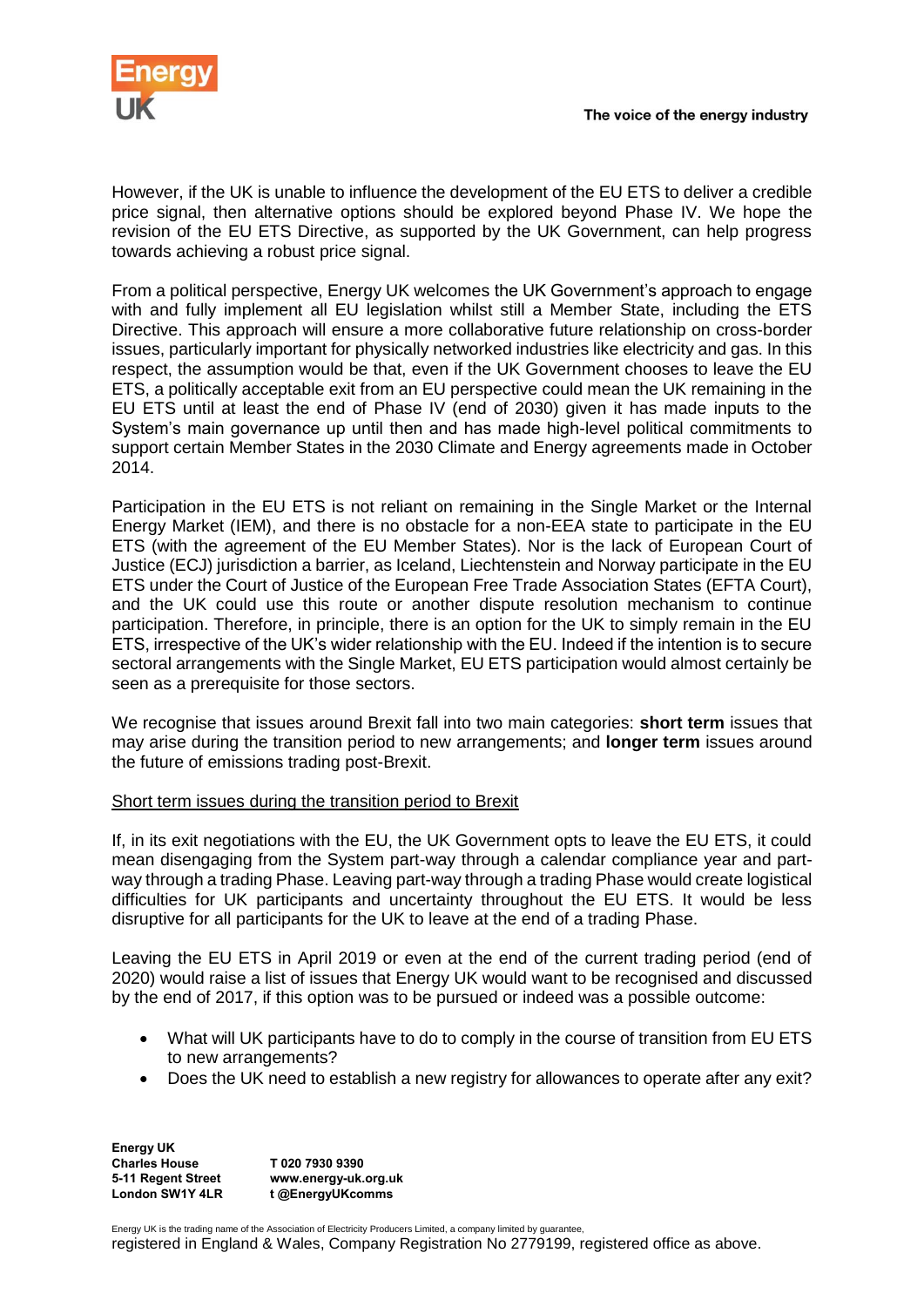- Would emissions have to be verified to the end of any exit? Can we invoke the procedures used in the case of plant closure? Is there potential need for a UK-only mechanism to be in place (e.g. the Government commits to surrender allowances to meet UK emissions for this period)?
- If there were an April 2019 exit, what would the arrangement be for the remainder of EU ETS Phase 3 (through to the end of 2020)?
- What are the impacts on auctioning timetable and volumes?
- Are there any impacts on calculation of the Market Stability Reserve (MSR) due to begin in January 2019?
- How would exit impact allocations for other Member States?

None of the issues look unsurmountable. However, the answers to these questions are likely to be at a level of detail that is beyond the content of the Great Repeal Bill and would need to be set out within the exit agreement with the EU. Therefore, the Government needs to consider further what can be transferred to UK legislation in the Repeal Bill and what would need EU agreement.

Government would also need to consider the likely impacts on other Member States and the UK's relationship with the European Court of Justice or alternative governance.

Whatever the transition route, a decision on the preferred direction of travel for emissions trading is needed from Government by the second half of 2017 to allow sufficient time for the necessary legal and administrative arrangements to be put in place before the end of March 2019, or even at the end of 2020. EU ETS participants should be briefed appropriately so that they can prepare to comply. The timeline at Annex 1 sets out some key milestones over the next three years.

## Long term issues post-Brexit

For the period after the UK's exit from the EU, there is a spectrum of possible climate policy options, all of which would need to be framed by the UK's climate targets and subsequent Carbon Budgets. There is also a general expectation that the UK will want to maintain or improve its international competitiveness, and that cost-effective greenhouse gas abatement and protection from carbon leakage will remain key issues that are likely to feature in the Government's evolving Industrial Strategy.

The following five post-Brexit options have been identified in discussions to date:

- **EU ETS reloaded** EEA or similar arrangement e.g. Norway.
- **Mirror** a separate, but linked, UK ETS that mirrors the EU ETS as far as possible.
- **Linked** a new "improved" UK ETS linked to EU ETS by joint recognition and fungible allowances for compliance. (Cap in line with Carbon Budgets and agreed with the EU. Similar basic architecture and broad coverage but flexibility on detailed design e.g. allocation and leakage criteria, sectors, gases, contribution to EU funds.)
- **Stand-alone** a new, bespoke ETS designed for domestic purposes (linkage "friendly").

**Energy UK Charles House 5-11 Regent Street London SW1Y 4LR T 020 7930 9390 www.energy-uk.org.uk t @EnergyUKcomms**

Energy UK is the trading name of the Association of Electricity Producers Limited, a company limited by guarantee, registered in England & Wales, Company Registration No 2779199, registered office as above.